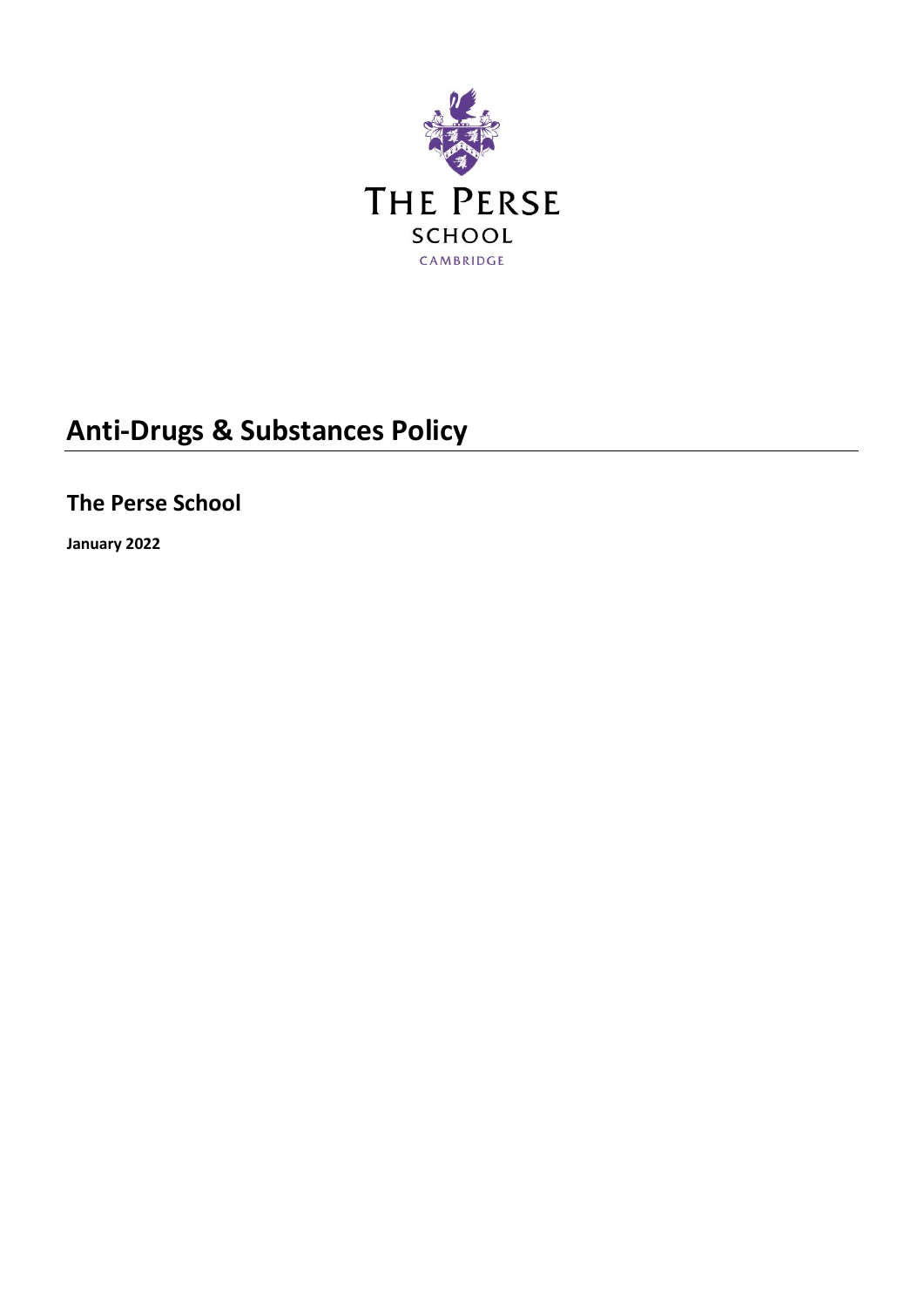# **Contents**

| 1.  |  |
|-----|--|
| 2.  |  |
| 3.  |  |
| 4.  |  |
| 5.  |  |
| 6.  |  |
| 7.  |  |
| 8.  |  |
| 9.  |  |
| 10. |  |
| 11. |  |
| 12. |  |
| 13. |  |
|     |  |
|     |  |
|     |  |
|     |  |
|     |  |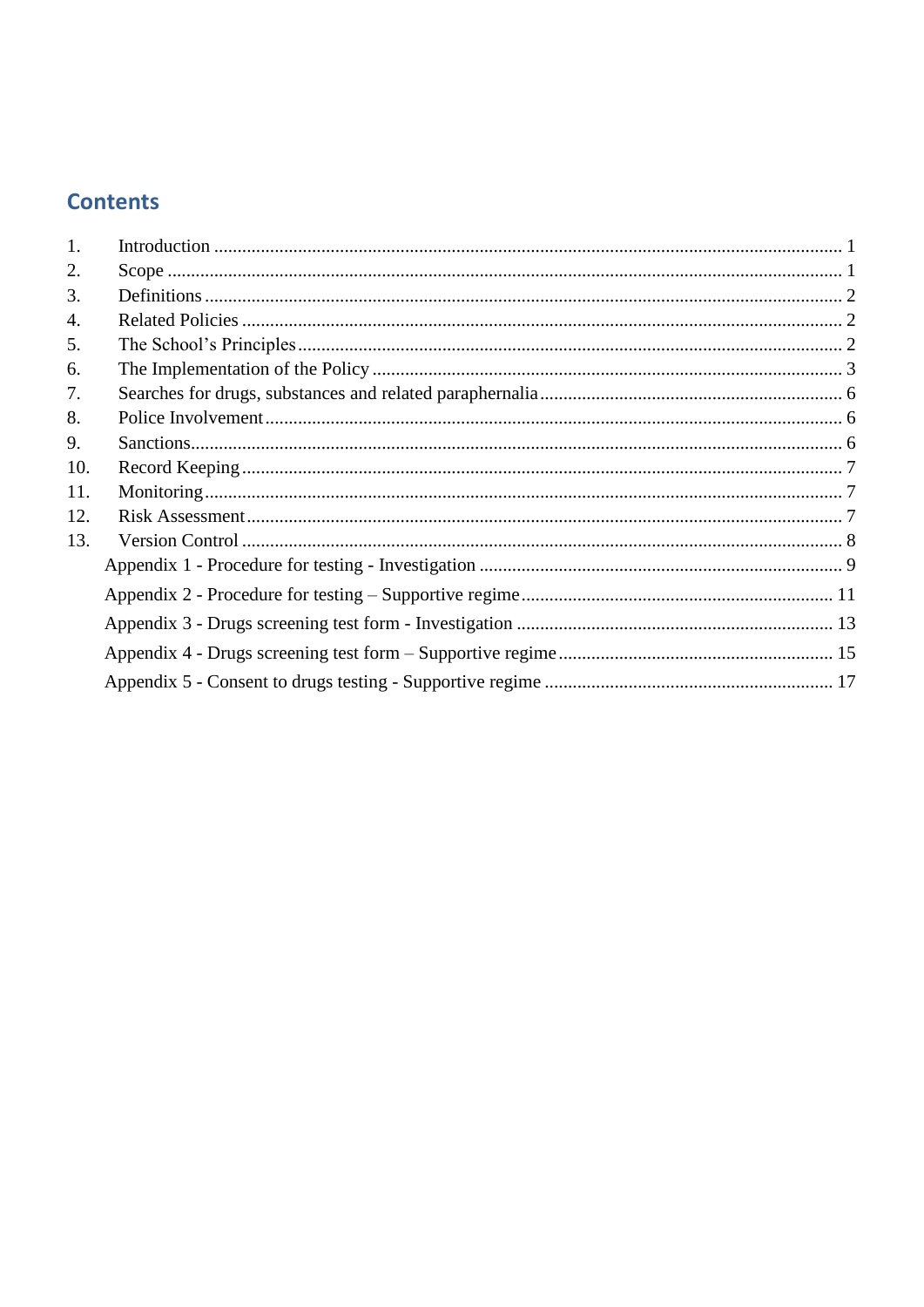This policy applies to the Perse Upper School (the Upper School) and the Perse Preparatory School (the Prep School) together referred to as "the School" for the purposes of this policy.

In this policy references to the **Head** mean the Head of the Upper School or the Head of the Prep School as appropriate.

## **This policy can be made available in large print or other accessible format if required.**

## <span id="page-2-0"></span>**1. Introduction**

The School is alert to the potential need for early help for a child who misuses drugs. A member of staff who has any concern about a pupil's welfare, or considers that a pupil may benefit from early help, should report this to the Designated Safeguarding Lead in accordance with the School's *Safeguarding and Child Protection Policy.*

Most children do not get involved with drugs and substances, but in today's world it is almost inevitable that they will come into contact with them at some time. Nowadays, young people find out about drugs at an early age - from media, from friends or from older children. It is important therefore that every child has access to accurate information on this subject. As part of the School's care for the welfare of its pupils, the School believes it has a duty to inform and educate them about the consequences of drug and substance misuse at a level appropriate to their age. The School fully appreciates that 'substance' education is an area about which parents might have particular concerns. If at any stage in a child's school career, parents are concerned they should contact the School for information or advice.

The School recognises that drugs and substances are widely and increasingly available, as well as being used by teenagers from all backgrounds. This is an issue which all schools must address seriously. The School also believes that the great majority of parents, staff and pupils wish it to take a very firm stand against the misuse of drugs and substances. Alongside the School's aim to educate pupils about drugs and substances, sanctions are necessarily strong to protect individuals and the community from the dangers associated with drugs and substances.

While the implementation of this policy will be based upon trust and understanding between pupils, staff and parents and is seen as being in the best interests of all pupils at the School, it is also intended to act as a positive and effective deterrent.

## <span id="page-2-1"></span>**2. Scope**

This policy applies to all pupils at the School and at all times when a pupil is:

- a. In or at school;
- b. Representing the School or wearing school uniform;
- c. Travelling to or from school;
- d. On school-organised trips; or
- e. Associated with the School at any time.

This policy shall also apply to pupils at all times and places in circumstances where failing to apply this policy may:

- a. Affect the health, safety or wellbeing of a member of the school community or a member of the public;
- b. Have repercussions for the orderly running of the School; or
- c. Bring the School into disrepute.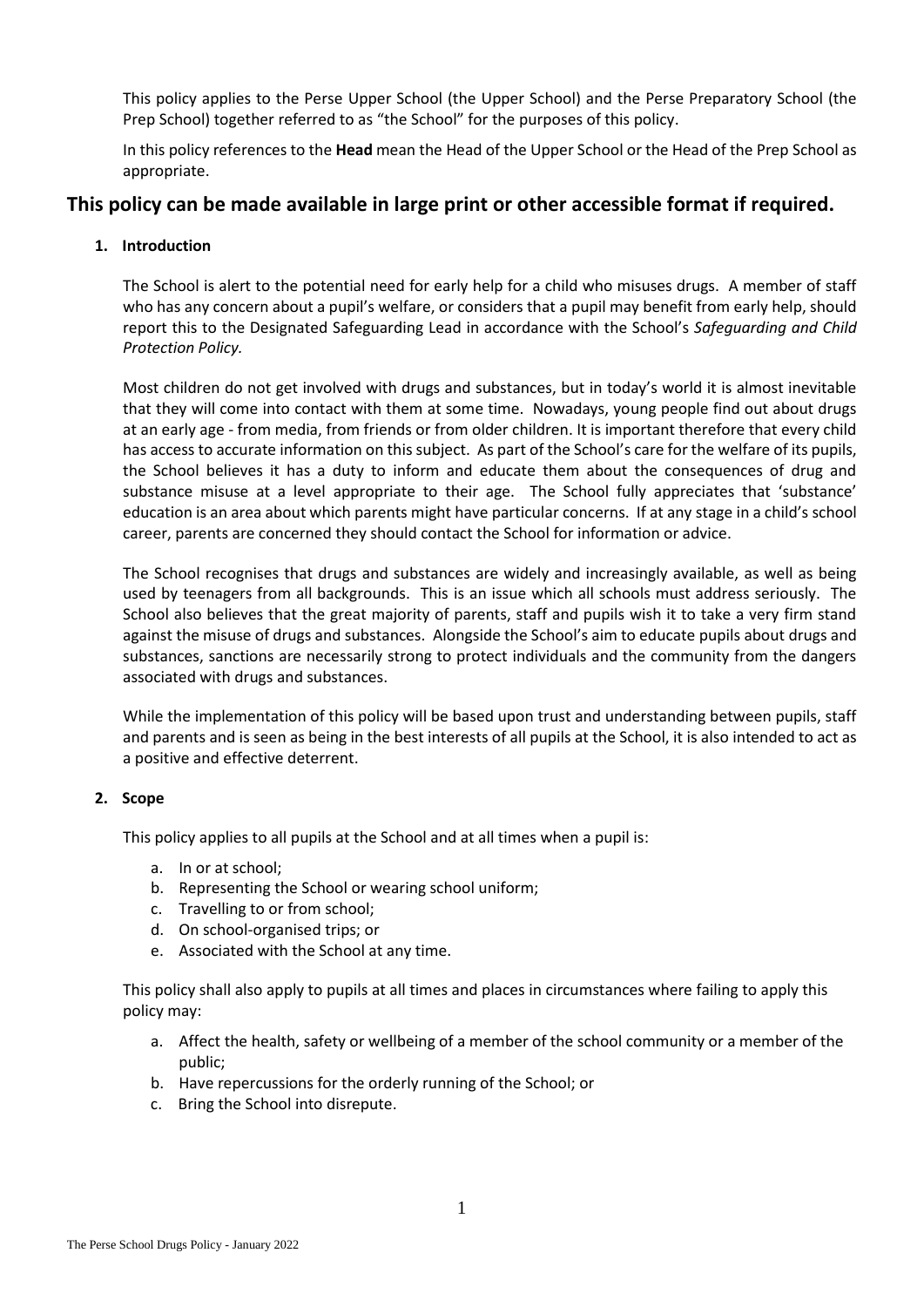## <span id="page-3-0"></span>**3. Definitions**

- **Drugs and substances**: for the purposes of this policy these terms mean controlled drugs; psychoactive substances; substances intended to resemble drugs and/or the paraphernalia of drugs, such as (without limitation) any equipment, product or accessory intended or modified for making, using or concealing drugs; "legal" drugs ie those which can be obtained from a shop, (including online); performance enhancing drugs; anabolic steroids; glue and other substances held or supplied in each case for the purposes of inhalation and/or misuse.
- **Possession** means any items over which the pupil has or appears to have control this includes clothing, desks, lockers and bags.
- **Supply** means providing or sharing (whether or not for money or other consideration) or facilitation of supply eg sale, exchange or sharing. It also includes the promotion/advertisement of supply.
- **Use** means the taking/consumption of drugs or substances.
- **Misuse** means the unauthorised taking/consumption of drugs or substances through which harm could occur and/or is in breach of the School rules and/or the law.
- **Biological sample:** a sample of breath, saliva, hair or urine (as appropriate) provided by a pupil in accordance with the procedures set out in this policy.

## <span id="page-3-1"></span>**4. Related Policies**

The School has a *Policy on Behaviour and Discipline* and a *Safeguarding and Child Protection Policy*. It also has a *Policy on Searching Pupils and Retention and Disposal of Confiscated Items* which contains details of the School's powers to search and an *Administration of Medication Policy* which details the School's policy on the possession and use of controlled drugs which have been prescribed to a pupil as medication. The *Upper School Rules* has a section on smoking and smoking materials. Copies of these policies are available to parents in the 3-18 Information area of PersePortal.

## <span id="page-3-2"></span>**5. The School's Principles**

- The School is committed to the health and safety of all its staff and pupils and will take action to safeguard their wellbeing.
- The School does not tolerate the misuse of drugs and substances by members of the School, or the illegal supply of these substances.
- Parents will be informed of any drugs and substances-related incident that might affect their child, unless this is inappropriate.
- The School acknowledges the importance of its pastoral role in the welfare of its pupils and will try to support all involved in the handling of drug and substances-related situations.
- The School will discourage the misuse of drugs and substances, actively and vigorously, through drugs education, through pastoral care and through a firm disciplinary framework which treats the supply, possession and use of drugs and substances by its pupils as serious breaches of the School's disciplinary code;
- The School will do all it can to reduce the temptations pupils face and to help each pupil to develop the moral courage to reject social pressures that may be harmful to them;
- The School will maintain an environment that is as free as possible of drugs and substances and the paraphernalia, culture and temptation to use them; and
- The School will ensure compliance with criminal laws in relation to the possession and supply of drugs and substances.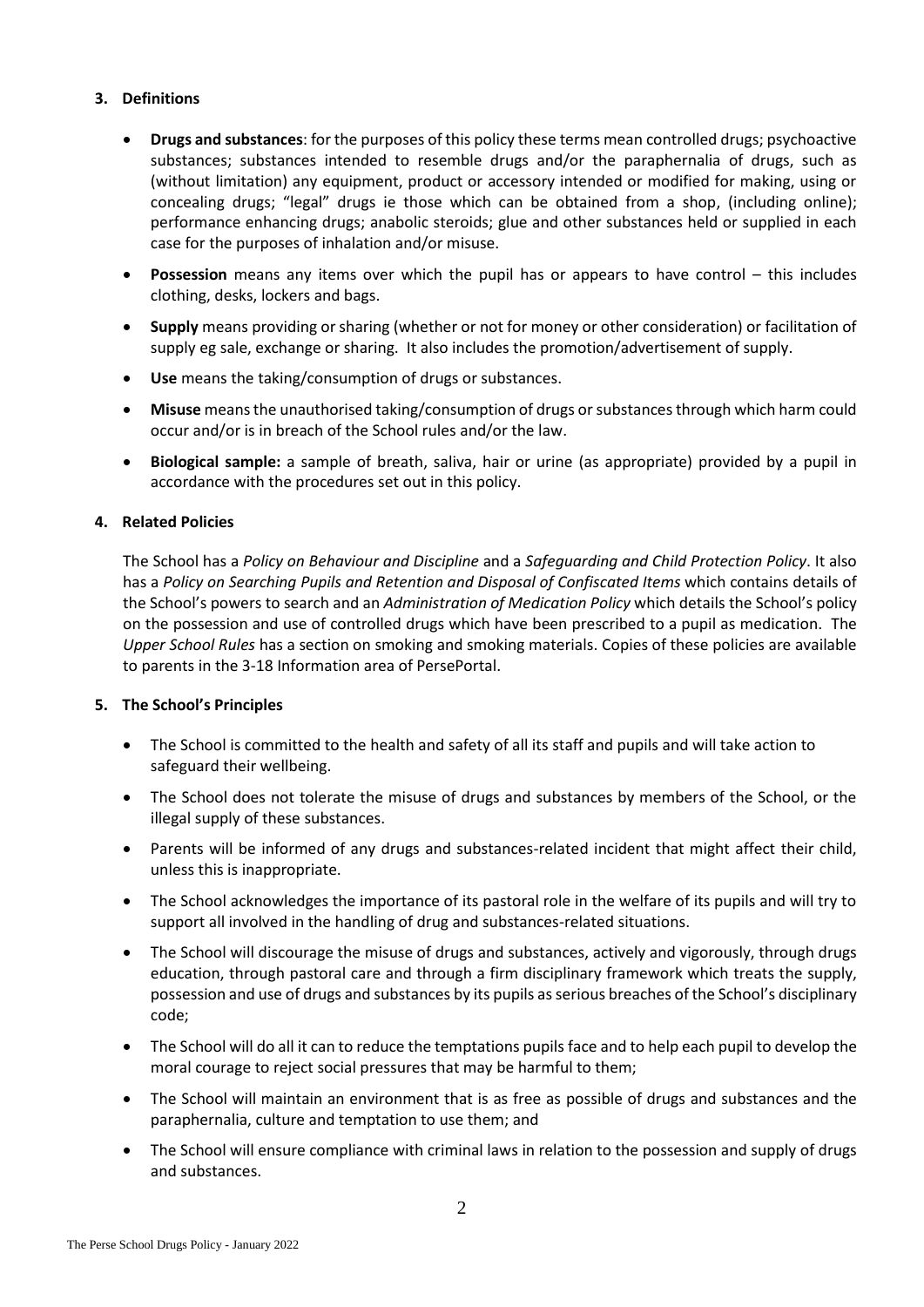## <span id="page-4-0"></span>**6. The Implementation of the Policy**

## **6.1 Education**

An age appropriate programme of drugs and substances education is followed by the School.

In the Prep School, teaching this area of the curriculum is principally the responsibility of those staff who teach PSHE (Personal Social and Health Education) and those teaching Science. They will be supported by the Head of PSHE and these curriculum lessons will be supplemented by assemblies, visiting speakers and workshops where appropriate.

In the Upper School, there will be an on-going programme of drugs education in the context of Personal Social, Health and Economic Education and some science lessons, assemblies and as part of the visiting speaker programme. This will attempt to give pupils accurate information about drugs and substances they may encounter and the risks involved in using and misusing these, and provide the opportunity to explore the ethical, social and legal issues arising.

Annex B of<https://www.gov.uk/government/publications/drugs-advice-for-schools> provides useful contact information for parents or pupils.

## **6.2 Pastoral Support**

Pupils are encouraged to discuss their anxieties about drugs and substances with a member of staff. The School has a duty to safeguard and promote the welfare of all its pupils which, in appropriate circumstances, may override any duty of confidentiality owed to a pupil and information may be reported to:

- Prep School: the Head, the Deputy Head, Assistant Head (Pastoral), Pastoral Co-ordinator, Head of Year and/or the Pupil's form teacher.
- Upper School: the Head, the Deputy Head (Pupil Development and Welfare), the Assistant Head (Pupil Welfare), the Head of Lower School, Middle School or Sixth Form (as appropriate), the Head of Year and/or the pupil's tutor.

If discussions raise child protection issues, these will be dealt with in accordance with the School's *Safeguarding and Child Protection Policy*.

## **6.3 Pupils suspected of being under the influence of a drug or substance**

The effect of any drug on a young person can be highly unpredictable. Intoxication or a suspected overdose will be treated as a medical emergency and the pupil should be escorted to the medical room (or hospital whilst in the care of the School off site). The pupil's safety is paramount before considering investigations or sanctions. Steps should be taken to find out if any other pupil is involved, those pupils must also be assessed by a medical professional.

## **6.4 Bystanders**

The entire School community has a duty to keep drugs and substances out of the School. Students witnessing others in possession, supplying or using drugs in school or whilst in care of the School and not reporting the fact should expect to receive a sanction.

## **6.5 Investigation**

6.5.1 Subject to the terms of this policy, the School will consider and take any such action as it deems appropriate at the time in relation to a complaint rumour or allegation that a pupil is involved with drugs and substances in or out of school time, whether on or off school premises.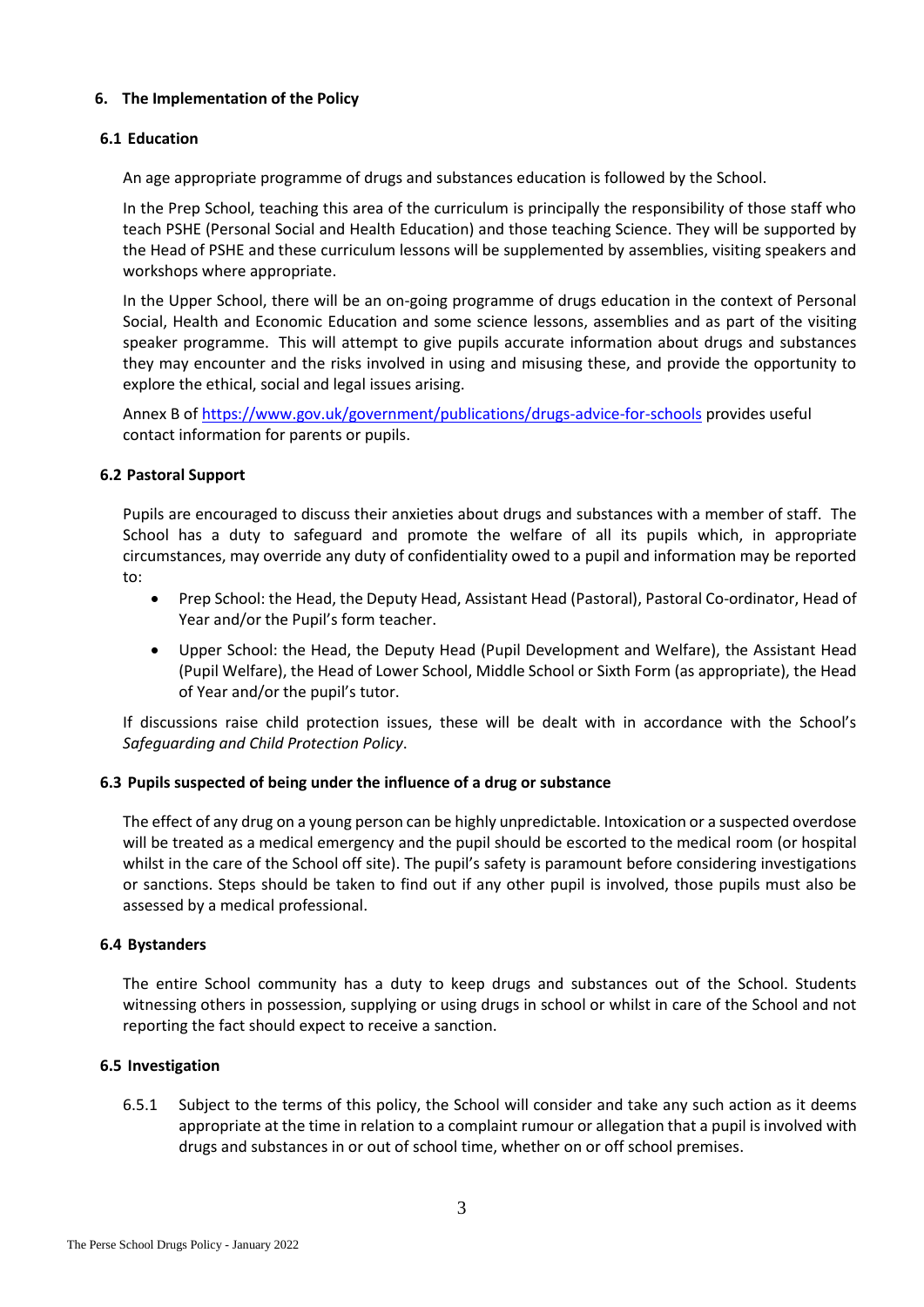- 6.5.2 Every complaint, allegation or rumour or observation of pupil behaviour in relation to involvement with drugs and substances will be followed up and investigated in accordance with this policy and the procedures set out in the School's *Policy on Behaviour and Discipline*. However, the School cannot investigate fully anonymous letters or emails. In cases of anonymous reporting, the pupil and their parents will be informed, but no further action will be taken by the School as it will be unable to determine whether an allegation is malicious or genuine.
- 6.5.3 In cases where a complaint, allegation, or rumour or observation of pupil behaviour in relation to involvement with drugs and substances is brought to the School's attention, the Deputy Head (Pupil Development and Welfare) (Upper School) or Deputy Head (Prep School) will be informed immediately and an investigation will begin unless the School is prevented from doing so due to an ongoing criminal investigation by the police (see paragraph [8](#page-7-1) below).
- 6.5.4 When investigating a complaint, allegation, or rumour or observation of pupil behaviour in relation to involvement with drugs and substances the following will apply:
	- An investigation will normally be co-ordinated by a Deputy or Assistant Head or, in the Upper School, the Head of the Lower School, Middle School or Sixth Form if appropriate, in accordance with the School's *Policy on Behaviour and Discipline*. The outcome of the investigation will be reported to the Head.
	- The pupil may be excluded (as a neutral act in order that a fair investigation may be carried out) and required to remain at home or with their education guardian/host family while an investigation proceeds.
	- The School may decide to search the pupil's outer clothing, lockers and belongings (see paragraph [7](#page-7-0) below).
	- The pupil may be asked to take a drugs test by giving a biological sample as outlined in paragraph [6.6](#page-5-0) below.
	- The pupil's parents will be informed as soon as practicable that an investigation has been commenced and the reasons for it.
- 6.5.5 If the findings of the investigation support the allegation, complaint or rumour or observation of pupil behaviour, a disciplinary meeting will usually be held, in accordance with the procedures set out in Annex 4 of the School's *Policy on Behaviour and Discipline.*
- 6.5.6 Sanctions which may be applied under this policy are set out under paragrap[h 9](#page-7-2) below.
- 6.5.7 If the School's investigation raises child protection issues, these will be dealt with in accordance with its *Safeguarding and Child Protection Policy.*

## <span id="page-5-0"></span>**6.6 Testing for drugs and / or substances**

## 6.6.1 **Biological Sample**:

- A pupil reasonably suspected of unauthorised involvement with drugs or substances may be asked to give, under medical supervision, a biological sample for analysis in accordance with the procedures set out in Appendix 1 to this policy.
- A pupil who has accepted an offer of a supportive regime of random drug testing (see paragraph [9](#page-7-2) below) may be asked to give, under medical supervision, a biological sample for analysis in accordance with the procedures set out in Appendix 2 to this policy.
- 6.6.2 **Supervision:** A member of the School staff will be present during testing. All due care will be taken to respect the pupil's privacy and human rights.
- 6.6.3 **Purpose:** Drugs testing is used by the School:
	- To deter breaches of school discipline;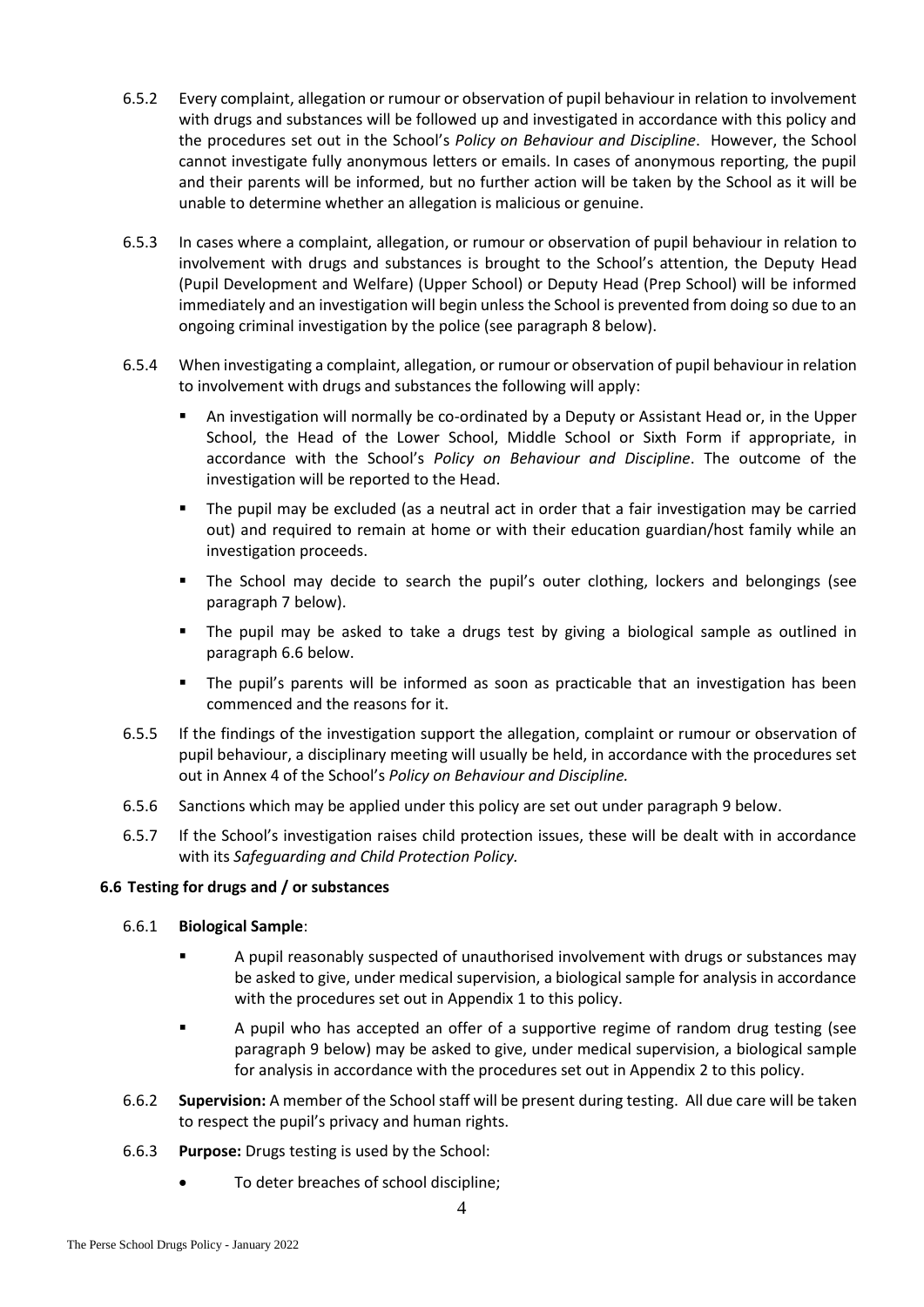- To encourage pupils to be truthful if under suspicion;
- To absolve those who have been wrongly suspected; and
- To maintain the safety of all members of the School community.

Although tests are not infallible, the School will treat a positive test as evidence that the pupil is likely to have been using drugs or substances, as appropriate.

- 6.6.4 **Testing Procedures**: These will be in accordance with good practice as set out in Appendices 1 and 2 to this policy.
- 6.6.5 **Consent to testing**: The Head or senior supervising member of staff will obtain written consent from parents, or from the pupil if they are of sufficient maturity and understanding, before carrying out the Screening Test.
	- Consent for testing under Appendix 1 will be obtained via e-mail or letter or verbal consent.
	- Consent for testing under Appendix 2 will be via prior completion of the Supportive Regime consent to drugs testing form contained in Appendix 5.

Pupils in Year 9 and above are generally considered by the School to be of sufficient maturity or understanding to provide consent. However, the Head or senior supervising member of staff will consider additional factors such as influence of drugs or substances or any special needs the pupil may have to determine whether or not the pupil is able to provide this consent and may request the additional opinion of the School Nurse if required.

In the case of an investigation, reasonable endeavours will be made, before a biological sample is taken, to notify a parent, guardian or education guardian of the requirement for a biological sample and the reasons for that requirement.

6.6.6 **Refusal**: If a pupil refuses to provide a biological sample they will be asked to say why they have refused. If a parent's consent is required and they refuse to consent to their child providing a biological sample, or their child refuses to cooperate in spite of parental consent being forthcoming, the School may only draw appropriate inferences from the pupil's general demeanour. Where a pupil is of sufficient maturity, the School will be entitled to draw appropriate inferences from their response and general demeanour.

## 6.7 **Result of the test**:

- 6.7.1 Reasonable attempts will be made to notify the pupil and a parent/guardian regardless of the result;
- 6.7.2 If the result is negative, no further action will be taken by the School;
- 6.7.3 If the test shows a positive result, and the pupil admits to being under the influence of the drug(s) and/or substance(s) revealed by the test there may be no need for a further biological sample to be required for independent analysis.
- <span id="page-6-0"></span>6.7.4 In the event that the test result is not clear, or that the pupil disputes a positive result, or that the pupil disputes the validity of the testing procedure, or that the Head or the parents/guardians of the pupil request it, a further biological sample will be required for analysis at an independent laboratory, according to the procedures outlined in sections 5-9 of Appendix 1 (Investigation) or Appendix 2 (Supportive Regime). Any such objection or request must be made within 24 hours of the initial test taking place.
- 6.7.5 The result of any test analysed at an independent laboratory as requested under paragraph [6.7.4](#page-6-0) above will be notified to the pupil's parents/guardians, and to the pupil. The parents/guardians will be told that the duplicate sample is available for testing if they wish.
- 6.7.6 The duplicate sample will be retained for seven days after the parents have been sent notification of the test result. If the parents/guardians do not within that period, and in writing, request the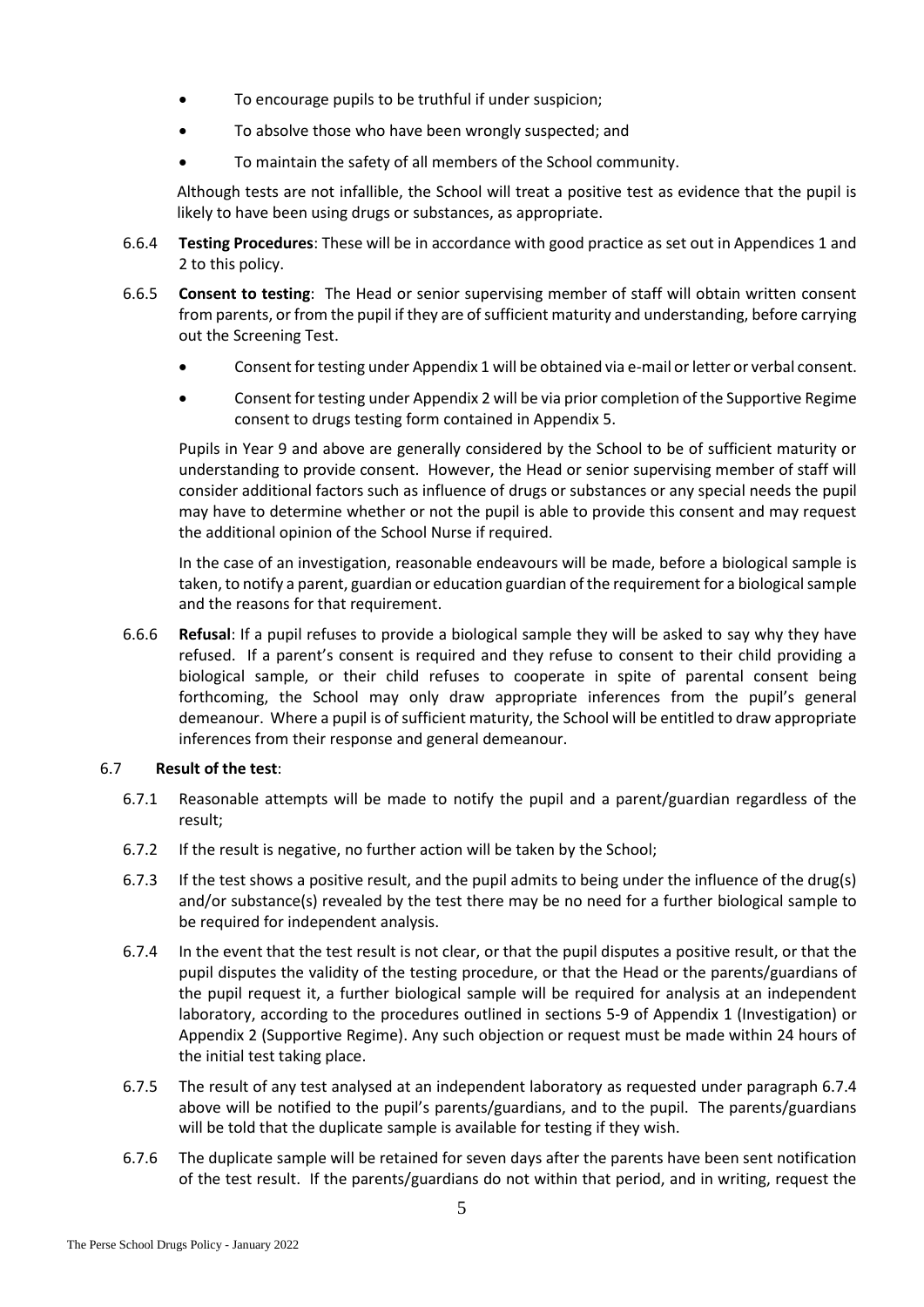School to send the duplicate sample to a laboratory of their own choice for testing, the School will instruct the School Doctor to destroy the duplicate sample.

6.8 **Medical record**: the outcome of the test, whether positive or negative, will not form part of the pupil's permanent medical record.

## <span id="page-7-0"></span>**7. Searches for drugs, substances and related paraphernalia**

Searches for drugs, substances and related paraphernalia will be carried out in accordance with the School's *Policy on Searching Pupils and Retention and Disposal of Confiscated Items*. A copy of this policy is available to parents in the Whole School Information: Policies section of PersePost.

School staff can search a pupil for drugs and/or substances with their consent. Before any search is undertaken, the pupil will usually be asked to consent. Where the pupil is not deemed to have sufficient maturity or understanding, the consent to searching will be sought from a parent.

A pupil may be searched without their consent for drugs or substances in accordance with the School's *Policy on Searching Pupils and Retention and Disposal of Confiscated Items*.

#### <span id="page-7-1"></span>**8. Police Involvement**

The School may decide to request the involvement of the police from the outset. The School must notify the police and/or relevant agencies of actual or alleged criminal activity.

If the School suspects that a criminal offence has taken place in relation to the possession, use or supply of drugs or substances, then consideration will be given to reporting this to the police and the relevant local authority.

If the police suspect that a pupil possesses or has stored drugs, substances or related paraphernalia, the police may elect to investigate using their own procedures or may pass the matter back to the School to investigate.

If the School seizes a controlled drug, it must deliver the drug to the police as soon as reasonably practicable, or dispose of it if it believes there is good reason to do so. Substances suspected to be controlled drugs will be dealt with in the same manner.

Other substances, considered to be harmful or detrimental to good order and discipline will be confiscated. The Deputy Head (Pupil Development and Welfare) or Deputy Head (Prep) as appropriate will take account of all relevant circumstances and use their professional judgement to determine whether they can safely dispose of the seized substance.

#### <span id="page-7-2"></span>**9. Sanctions**

Where a pupil breaches any of the school rules set out in this policy, the Head may apply any sanction which is appropriate and proportionate to the breach in accordance with the School's *Behaviour and Discipline Policy*. Appropriate sanctions may include:

- Permanent exclusion.
- Removal of the pupil.
- Exclusion in accordance with the School's *Behaviour and Discipline Policy*.
- Drugs testing in exceptional circumstances, the pupil may be offered a supportive regime of random drugs testing in accordance with the procedures set out in Appendix 2 to this policy. The Head is not obliged to offer such a regime. Any supportive regime offered will be subject to separate written consent as set out in Appendix 5 – Consent to drugs testing – Supportive Regime.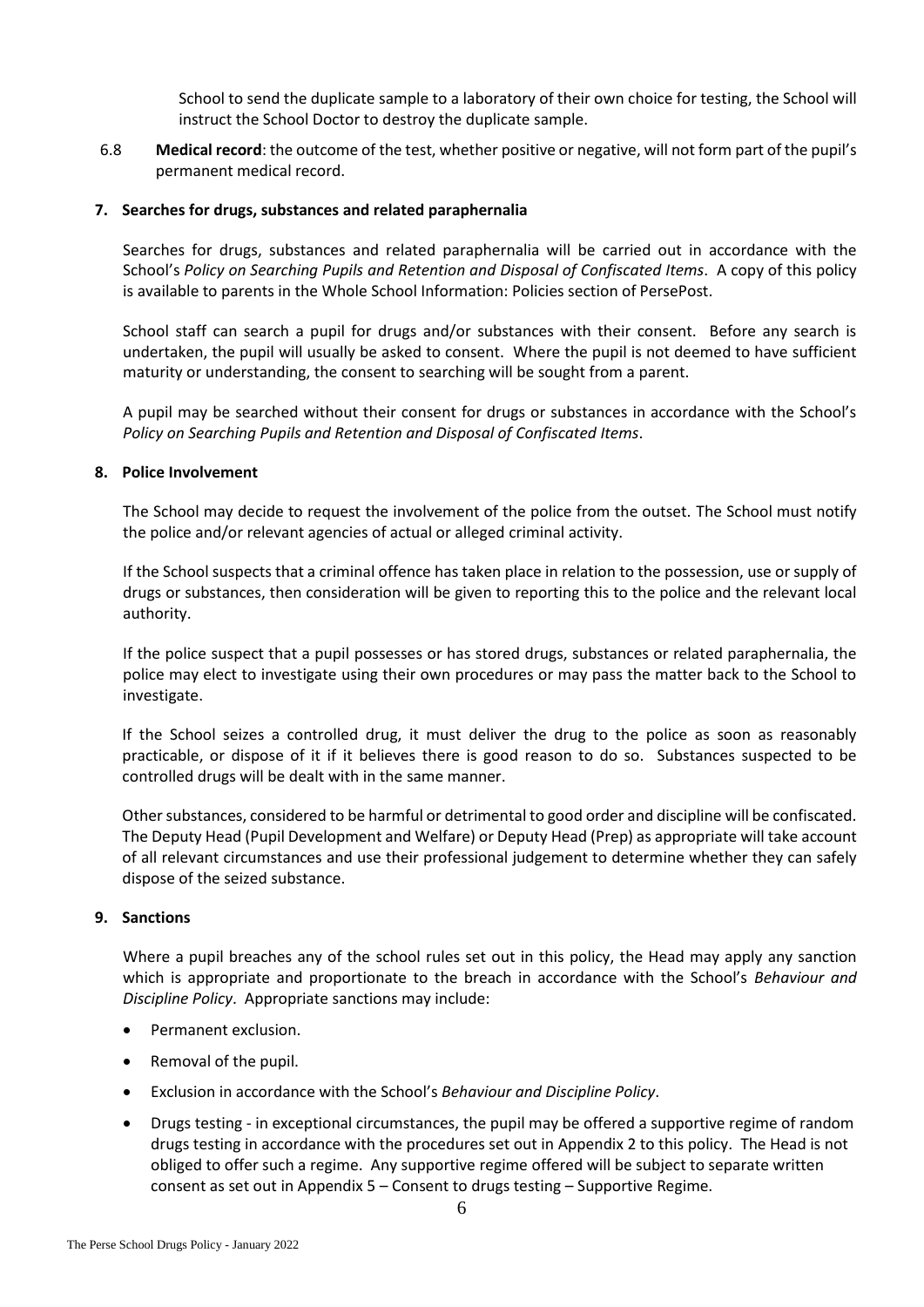The factors (additional to those listed in the *Behaviour and Discipline Policy*) that will be taken into account when deciding on the appropriate sanction to impose will include:

- Whether the pupil's involvement with drugs and substances included possession, supply, spiking, paying money or trading sexual favours;
- Whether the pupil's involvement with drugs and substances took place on or off school premises;
- Whether the pupil's involvement with drugs and substances involved other pupils;
- The extent of the pupil's co-operation (or otherwise) in the School's investigations;
- Any recent warnings given to pupils about the disciplinary consequences of activity concerning drugs and substances; and
- The class or nature of the drugs and substances concerned.

Alongside sanctions it is important for the pupil to gain access to support. Use of drugs or substances can be a symptom of other problems. The School will work with parents and the pupil to access services to support them and keep them safe.

Where the Designated Safeguarding Lead reasonably believes that the pupil is at immediate risk of harm from a parent who is under the influence of alcohol or drugs, the pupil will not be released into the care of the parent and the School's safeguarding and child protection procedures will be followed.

## <span id="page-8-0"></span>**10. Record Keeping**

All records created in accordance with this policy are managed in accordance with the School's *Records Management Policy* and *Records Retention Schedule*.

The information created in connection with this policy may contain personal data. The School's use of personal data will be in accordance with data protection law. The School has published privacy notices on its website which explain how the School will use personal data. The School's approach to data protection compliance is set out in the School's data protection policies and procedures. This includes the School's *Data Protection Policy* and *Information Security and Sharing Data Guidance* which are both contained in the *Data Protection and Information Security Handbook*.

## <span id="page-8-1"></span>**11. Monitoring**

This policy will be reviewed:

- following any serious incident involving pupils and drugs and substances
- following the issue of any new guidance from the Department for Education (DfE) and
- in any event, every year.

The review will be carried out by the Deputy Head (Pupil Development and Welfare) in consultation with the Deputy Head (Prep) where appropriate. The Governors will authorise any necessary amendments.

#### <span id="page-8-2"></span>**12. Risk Assessment**

Where a concern about a pupil's welfare is identified, the risks to that pupil's welfare will be assessed and appropriate action will be taken to reduce the risks identified.

The format of risk assessment may vary and may be included as part of the School's overall response to a welfare issue, including the use of individual pupil welfare plans (such as behaviour, healthcare and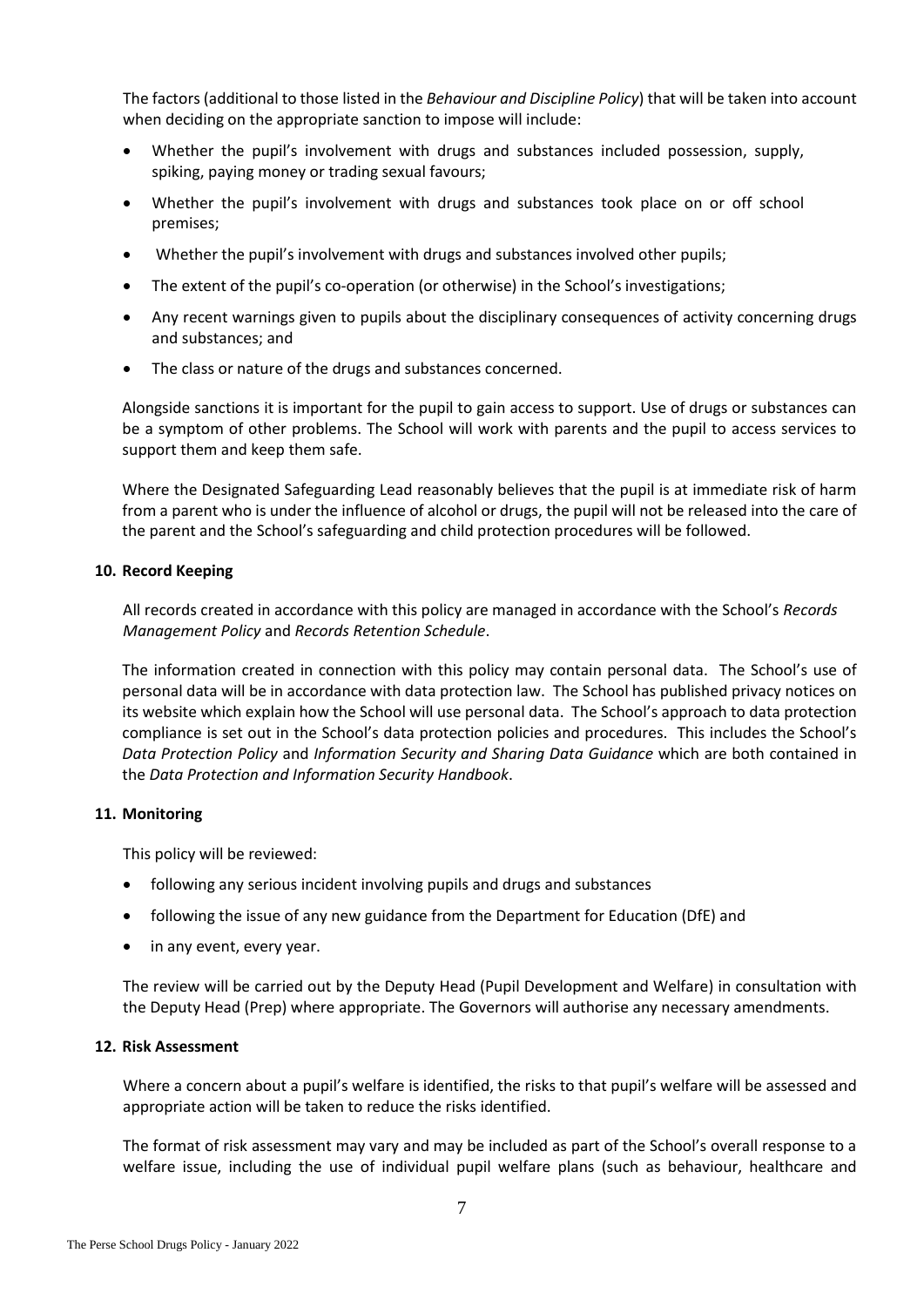education plans, as appropriate). Regardless of the form used, the School's approach to promoting pupil welfare will be systematic and pupil focused.

The Head has overall responsibility for ensuring that matters which affect pupil welfare are adequately risk assessed and for ensuring that the relevant findings are implemented, monitored and evaluated.

Day to day responsibility to carry out risk assessments under this policy will be delegated to the Deputy Head (Pupil Development and Welfare) who has been properly trained in, and tasked with, carrying out the particular assessment.

## <span id="page-9-0"></span>**13. Version Control**

| Date of adoption of this policy     | 5 <sup>th</sup> January 2022                                                       |
|-------------------------------------|------------------------------------------------------------------------------------|
| Date of last review of this policy  | 2 <sup>nd</sup> December 2021                                                      |
| Date for next review of this policy | December 2022                                                                      |
| Policy owner (SLT)                  | Deputy Head (Pupil Development and Welfare)<br>(Upper School) / Deputy Head (Prep) |
| Authorised by                       | Jonathan Scott<br>On behalf of the Board of Governors                              |
| Circulation                         | Governors / all staff / parents / pupils [on<br>request]                           |
|                                     | Published PersePortal and available from the<br>School Office on request           |

The Perse School: a company limited by guarantee Registered in England: No. 05977683 Registered Office: The Perse School Hills Road Cambridge CB2 8QF Registered Charity: No. 1120654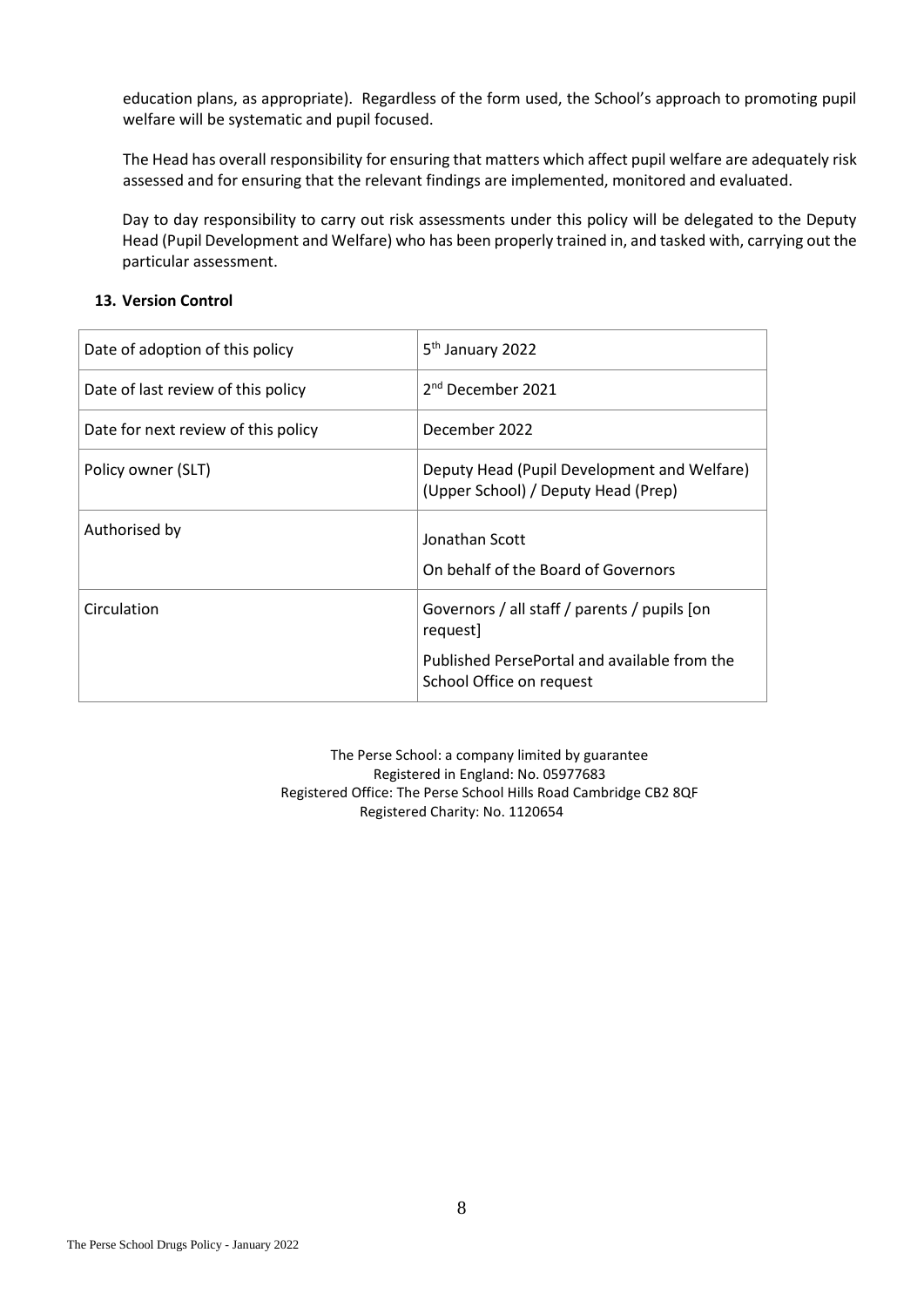1. If the Head forms a reasonable suspicion that a pupil is under the influence of a drug or substance whilst at school or has recently used a drug or substance, the Head will authorise a Screening Test to be administered, by completing section A of **Appendix 3 - Drugs Screening Test Form - Investigation**.

<span id="page-10-0"></span>**\_\_\_\_\_\_\_\_\_\_\_\_\_\_\_\_\_\_\_\_\_\_\_\_\_\_\_\_\_\_\_\_\_\_\_\_\_\_\_\_\_\_\_\_\_\_\_\_\_\_\_\_\_\_\_\_\_\_\_\_\_\_\_\_\_\_\_\_\_\_\_\_\_**

- 2. The pupil will proceed immediately, accompanied by a senior member of staff, usually the Deputy Head (Pupil Development and Welfare) (Upper School) or Deputy Head (Prep School), and a supporting member of staff of the pupil's choosing (the pupil may elect to be unaccompanied), to the Upper School medical room to join the School Nurse. The School Nurse will provide support to the pupil throughout the testing process. The pupil will remain under supervision until the testing procedure has finished. At least one of the three members of staff will be of the same gender as the pupil.
- 3. Before the test is administered, the pupil (or a Parent for pupils in Year 8 and below) must sign the consent section of Section B of **Appendix 3 - Drugs Screening Test Form.** The pupil will be required to provide an appropriate biological sample to be tested. Any sample will be produced under supervision of the nurse. The biological sample will be tested with an appropriate testing product set; testing and analysis will be carried out in the presence of both supervising staff and the pupil and will be in accordance with standard good practice.
- 4. After the test is complete Section B of **Appendix 3 - Drugs Screening Test Form** will be completed and returned to the Head as soon as possible.
- 5. Where analysis by an independent laboratory is necessary, the pupil, accompanied by two of the staff supervisors, will be driven to the School Doctor's practice at Newnham Walk. An appropriate biological sample and a duplicate sample will be taken by the School Doctor or their representative.
- 6. The School Doctor or their representative will transfer the sample and duplicate sample into two clean bottles (respectively *the sample* and *the duplicate sample*). Each bottle will, in the pupil's presence, be sealed, and labelled (across the seal) as follows:

*Name of Pupil*

*Date of Sample Time of Sample Temperature of Sample (Urine only)*

*(Acknowledgement by Pupil) "This is my biological sample, provided by me on the date and at the time shown above"*

*Signature of Pupil*

*Counter signature by parent/guardian in the case of any pupil whom the school believes not to be capable of providing valid consent for him/herself* 

- 7. Each sealed, labelled and signed bottle will be placed in its own envelope, marked with the pupil's name.
- 8. Section C of **Appendix 3 - Drugs Screening Test Form** will be completed, and signed by the School Doctor or their representative, by the members of school staff, and by the pupil. The pupil will be brought back to the School.
- 9. The completed **Appendix 3 - Drugs Screening Test Form** will be copied. The original form and the sample (in the envelope) will be sent on the same day to an independent laboratory for testing. The duplicate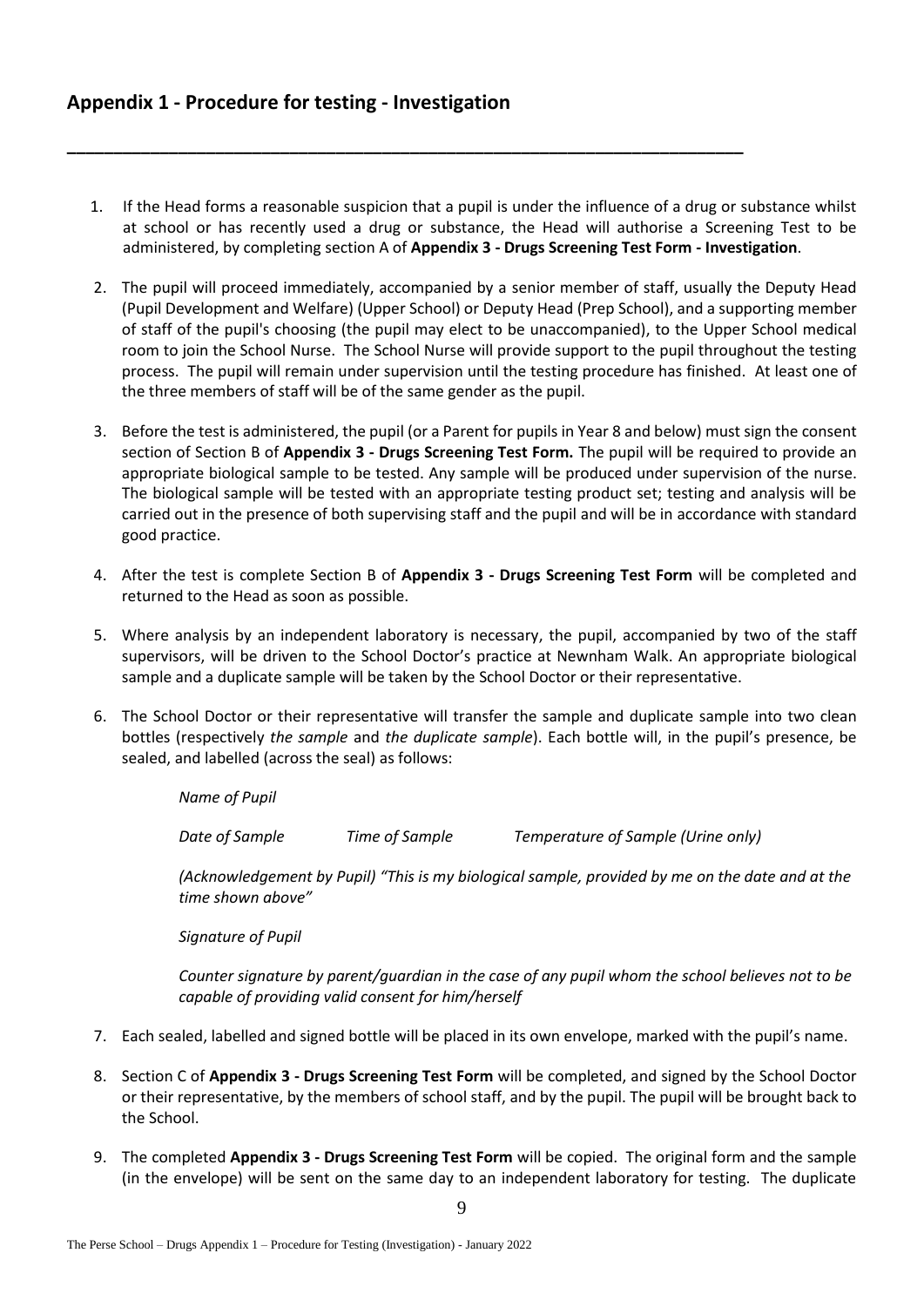sample (in its envelope) will be kept at the requisite temperature at Newnham Walk surgery together with a copy of the completed **Appendix 3 - Drugs Screening Test Form**. A further copy of the completed **Appendix 3 - Drugs Screening Test Form** will be returned to the Head.

10. The duplicate sample will be retained for seven days after the parents/guardians have been sent notification of the test result. If the parents/guardians do not within that period, and in writing, request the School to send the duplicate sample to a laboratory of their own choice for testing, the School will instruct the School Doctor to destroy the duplicate sample.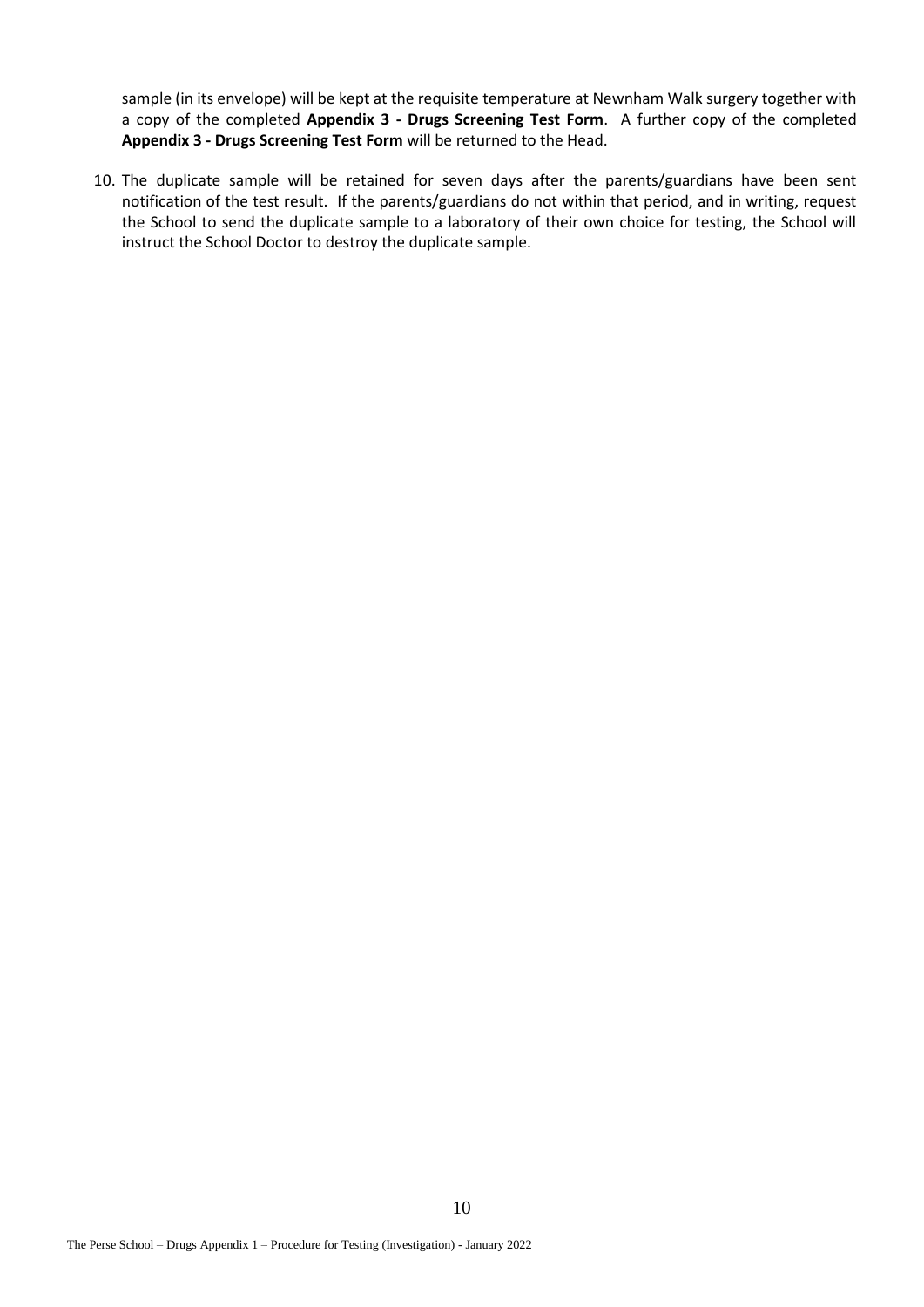1. The Head will authorise the biological sample to be taken, by completing section A of **Appendix 4 - Drugs Screening Test Form – Supportive Regime**. The requirement to provide a sample should be communicated to the pupil as discreetly as possible.

<span id="page-12-0"></span>**\_\_\_\_\_\_\_\_\_\_\_\_\_\_\_\_\_\_\_\_\_\_\_\_\_\_\_\_\_\_\_\_\_\_\_\_\_\_\_\_\_\_\_\_\_\_\_\_\_\_\_\_\_\_\_\_\_\_\_\_\_\_\_\_\_\_\_\_\_\_\_\_\_**

- 2. The pupil will proceed immediately, accompanied by a senior member of staff, usually the Deputy Head (Pupil Development and Welfare) (Upper) or Deputy Head (Prep School), and a supporting member of staff of the pupil's choosing (the pupil may elect to be unaccompanied), to the Upper School medical room to join the School Nurse. The School Nurse will provide support to the pupil throughout the testing process. The pupil will remain under supervision until the testing procedure has finished. One of the three members of staff will be of the same gender as the pupil.
	- 3. The pupil will be required to provide a biological sample to be tested. Any sample will be produced under supervision of the nurse. The sample will be tested with an appropriate testing product; testing and analysis will be carried out in the presence of both supervising staff and the pupil. Before the test is administered, the pupil must sign the consent section of Section B of **Appendix 4 - Drugs Screening Test Form - Supportive Regime**.
	- 4. After the test is complete Section B of **Appendix 4 - Drugs Screening Test Form – Supportive Regime** will be completed and returned to the Head as soon as possible.
	- 5. Where analysis by an independent laboratory is necessary, the pupil, accompanied by two of the staff supervisors, will be driven to the School Doctor's practice at Newnham Walk. A biological sample and duplicate sample will be taken there by the School Doctor or their representative.
	- 6. The School Doctor or their representative will transfer the sample and duplicate sample into two clean bottles (respectively *the sample* and *the duplicate sample*). Each bottle will, in the pupil's presence, be sealed, and labelled (across the seal) as follows:

*Name of Pupil*

*Date of Sample Time of Sample Temperature of Sample (Urine only)*

*(Acknowledgement by Pupil) "This is my biological sample, provided by me on the date and at the time shown above"*

*Signature of Pupil*

*Counter signature by parent/guardian in the case of any pupil whom the school believes not to be capable of providing valid consent for him/herself* 

- 7. Each sealed, labelled and signed bottle will be placed in its own envelope, marked with the pupil's name.
- 8. Section C of **Appendix 4 - Drugs Screening Test Form – Supportive Regime** will be completed, and signed by the School Doctor or their representative, by the members of school staff, and by the pupil. The pupil will be brought back to the School.
- 9. The completed **Appendix 4 - Drugs Screening Test Form – Supportive Regime** will be copied. The original form and the sample (in the envelope) will be sent on the same day to an independent laboratory for testing. The duplicate sample (in its envelope) will be kept at the requisite temperature at Newnham Walk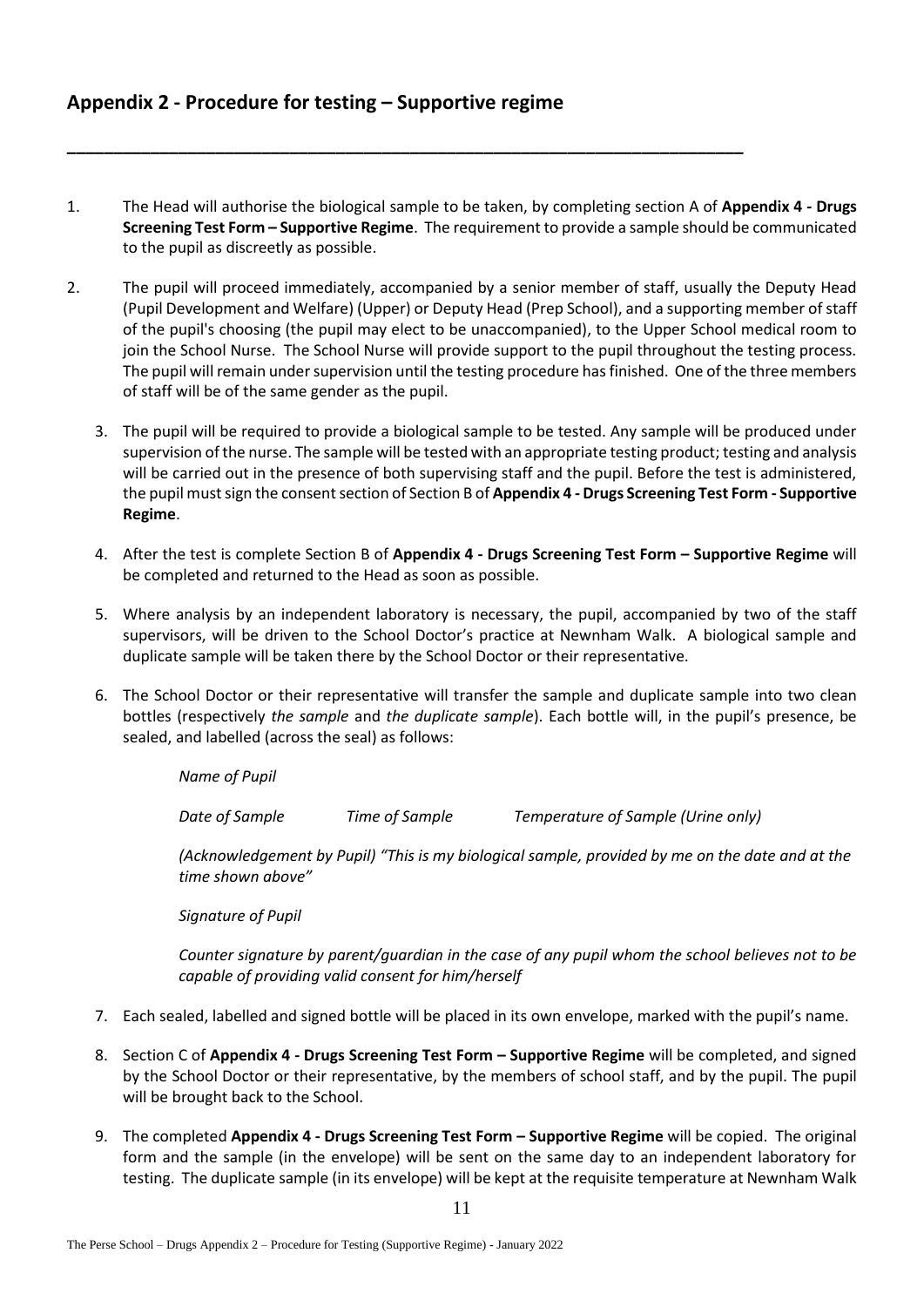surgery together with a copy of the completed **Appendix 4 - Drugs Screening Test Form – Supportive Regime**. A further copy of the completed **Appendix 4 - Drugs Screening Test Form – Supportive Regime** will be returned to the Head.

10. The duplicate sample will be retained for seven days after the parents have been sent notification of the test result. If the parents/guardians do not within that period, and in writing, request the School to send the duplicate sample to a laboratory of their own choice for testing, the School will instruct the School Doctor to destroy the duplicate sample.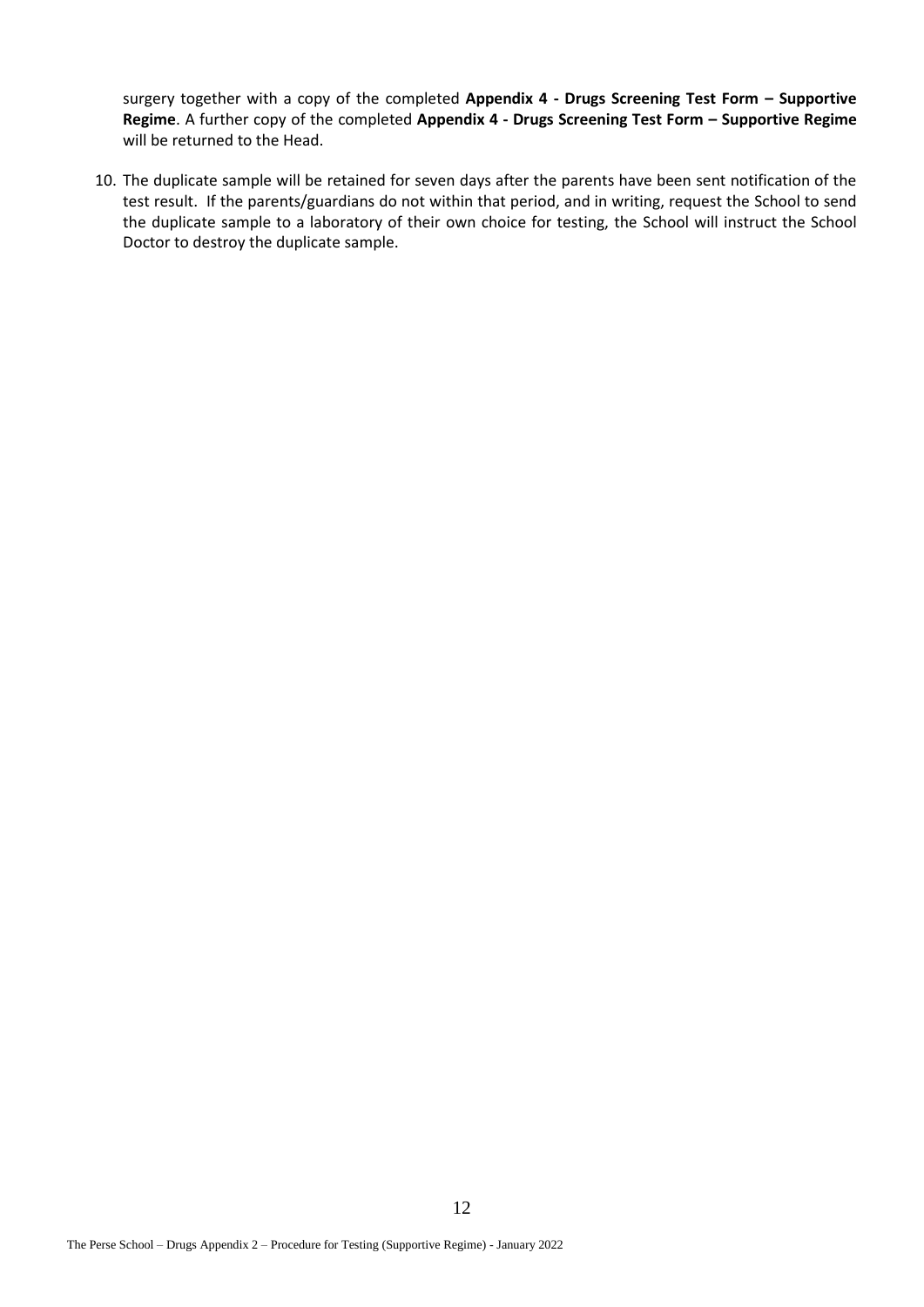## <span id="page-14-0"></span>**Appendix 3 - Drugs screening test form - Investigation**

## **SECTION A: AUTHORISATION**

| Name of Pupil: |  |
|----------------|--|
| School Term:   |  |

**\_\_\_\_\_\_\_\_\_\_\_\_\_\_\_\_\_\_\_\_\_\_\_\_\_\_\_\_\_\_\_\_\_\_\_\_\_\_\_\_\_\_\_\_\_\_\_\_\_\_\_\_\_\_\_\_\_\_\_\_\_\_\_\_\_\_\_\_\_\_\_\_**

As a result of my suspicions that this pupil may be under the influence of or has recently taken drugs or substances, I hereby authorise the carrying out of a Screening Test and any subsequent biological sample to be administered under the **Procedure for Testing (Investigation).**

| editi. |  |  |
|--------|--|--|
|        |  |  |

\_\_\_\_\_\_\_\_\_\_\_\_\_\_\_\_\_\_\_\_\_\_\_\_\_\_\_\_\_\_\_\_\_\_\_\_\_\_\_\_\_\_\_\_\_\_\_\_\_\_\_\_\_\_\_\_\_\_\_\_\_\_\_\_\_\_\_

## **SECTION B: THE SCREENING TEST**

Date of Screening Test: ................................ Time of Screening Test ..............................

Type of Test(s) used: ……………………………………………………………………….

*I agree to my biological sample being tested for drugs and substances.*

|--|--|

This form requires counter signature by parents/guardians of any pupil in Year 8 or below. A counter signature is also required for pupils in Year 9 or above whom the School believes not to be capable of providing valid consent for themselves. The Head or senior supervising member of staff will determine whether or not a pupil is able to provide this consent and may obtain the opinion of the School Nurse if required.

Signature of Parent/Guardian (where applicable)………………………………… Date & Time……………………

Result of the Test: ……………………………………………

We confirm that a screening test as detailed has been carried out on the biological sample of the pupil, in accordance with the Procedure for Testing. We confirm that the parents/guardians of the pupil have been contacted and have given their verbal/written consent to this test. We confirm the result of the test.

Signed

| Time/Date |
|-----------|
|           |
|           |
| Time/Date |
|           |

Action recommended: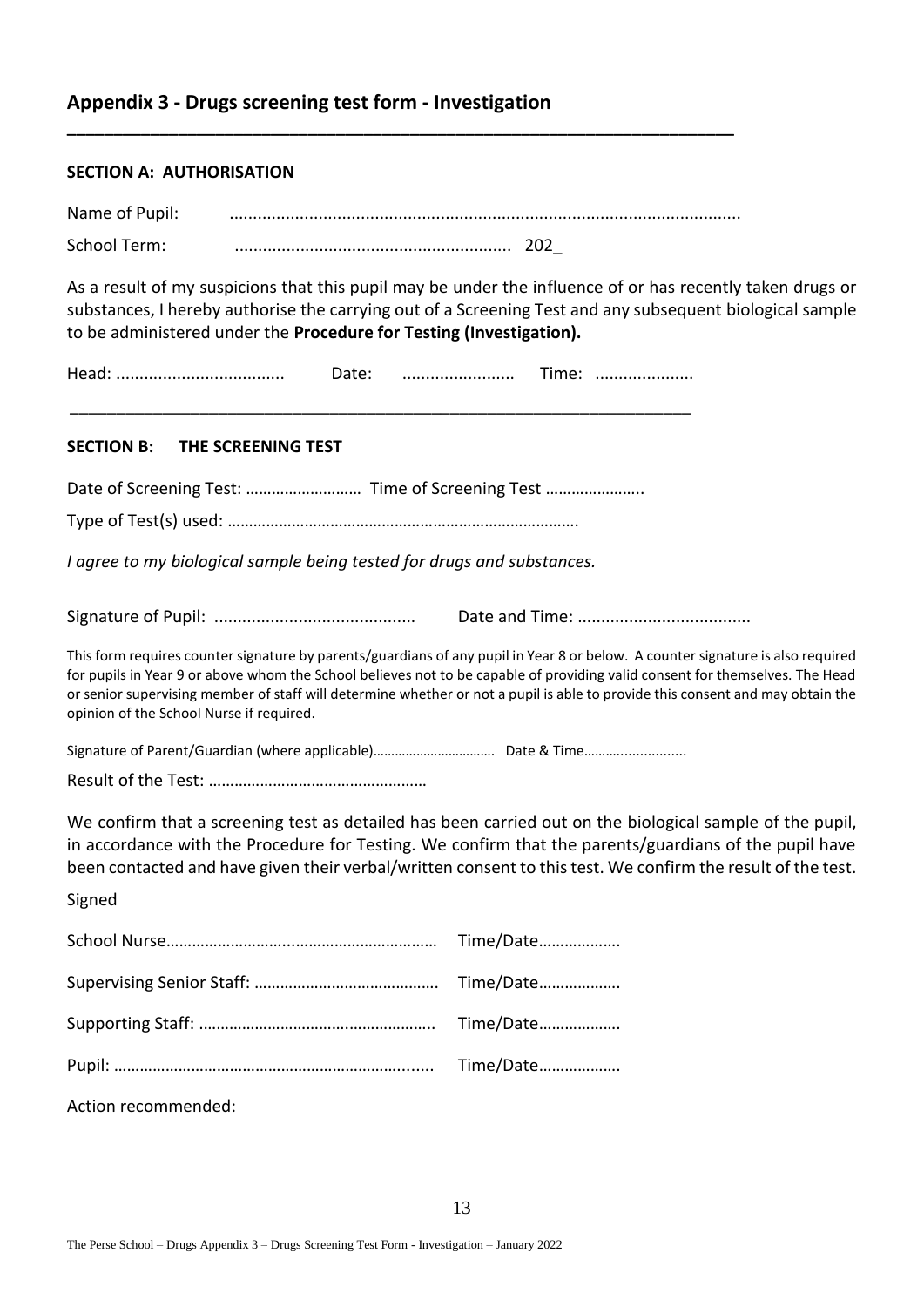# **Appendix 3 - Drugs screening test form - Investigation**

## **SECTION C: THE BIOLOGICAL SAMPLE**

Date of Sample: ...................................... Time Sample Provided: .............................

**\_\_\_\_\_\_\_\_\_\_\_\_\_\_\_\_\_\_\_\_\_\_\_\_\_\_\_\_\_\_\_\_\_\_\_\_\_\_\_\_\_\_\_\_\_\_\_\_\_\_\_\_\_\_\_\_\_\_\_\_\_\_\_\_\_\_\_\_\_\_\_\_\_**

Temperature of Sample (urine only): .................................

*We confirm that a biological sample has been taken from the pupil as above, in accordance with the Procedure for Testing*

Representative of Newnham Walk Medical Practice*…………………………………………*

Senior Staff: ........................................... Supporting Staff: ...................................................

(or) School Nurse ……………………………….

*I agree to my biological sample being tested for drugs and substances.*

Signature of Pupil: ........................................... Date and Time: .....................................

This form requires counter signature by parents/guardians of any pupil in Year 8 or below. A counter signature is also required for pupils in Year 9 or above whom the School believes not to be capable of providing valid consent for him/herself. The Head or senior supervising member of staff will determine whether or not a pupil is able to provide this consent and may obtain the opinion of the School Nurse if required.

Signature of Parent/Guardian (where applicable) ………………………………… Date & Time……………………

(To be added on receipt of test result)

Result of Test:

Action recommended: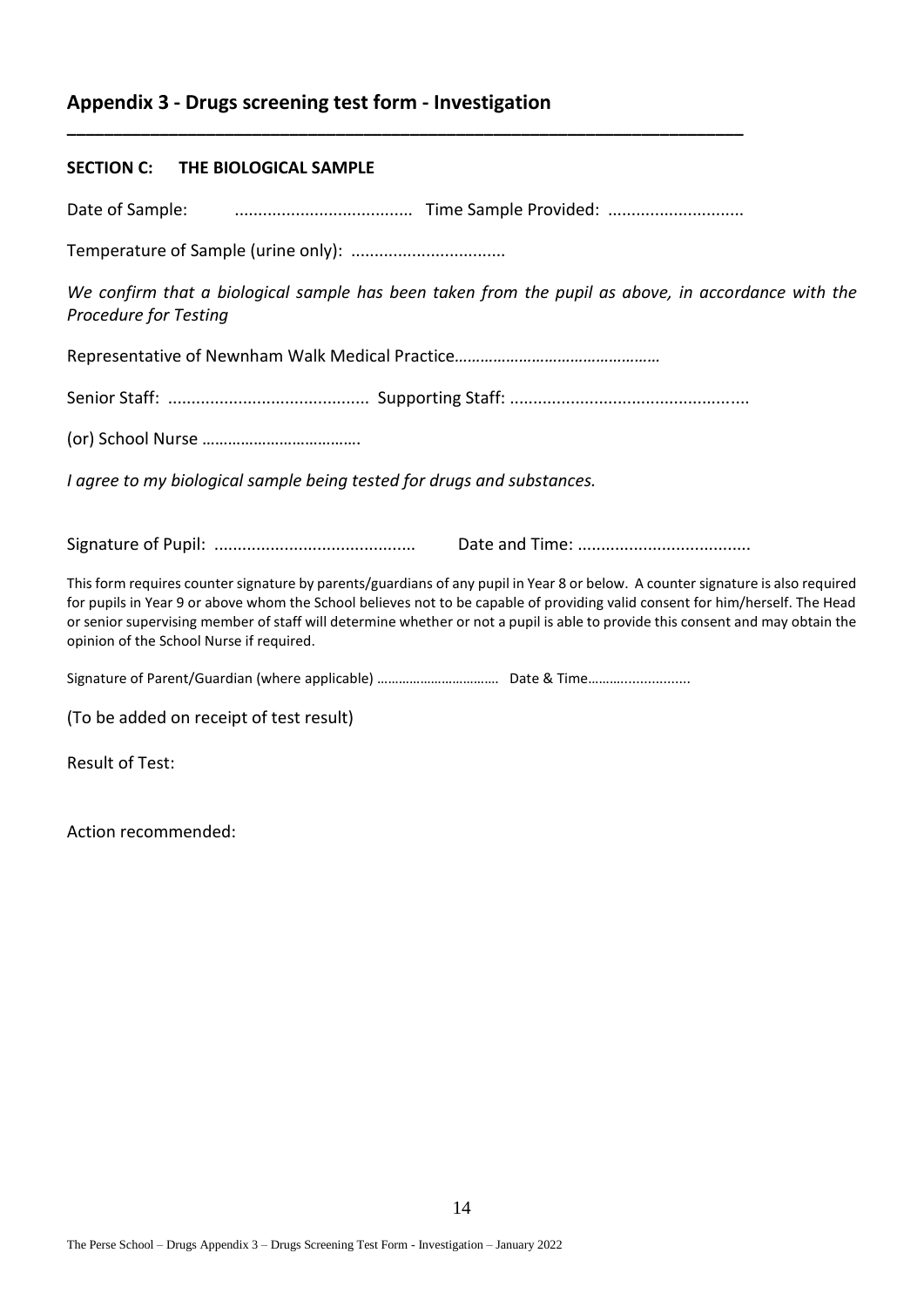# <span id="page-16-0"></span>**Appendix 4 - Drugs screening test form – Supportive regime**

**\_\_\_\_\_\_\_\_\_\_\_\_\_\_\_\_\_\_\_\_\_\_\_\_\_\_\_\_\_\_\_\_\_\_\_\_\_\_\_\_\_\_\_\_\_\_\_\_\_\_\_\_\_\_\_\_\_\_\_\_\_\_\_\_\_\_\_\_\_\_\_\_\_**

## **SECTION A: AUTHORISATION**

| Name of Pupil:                                                                                                                                                                                                                                                                                                                                                                                                                                 |                                                                                |                                                                                                          |  |  |
|------------------------------------------------------------------------------------------------------------------------------------------------------------------------------------------------------------------------------------------------------------------------------------------------------------------------------------------------------------------------------------------------------------------------------------------------|--------------------------------------------------------------------------------|----------------------------------------------------------------------------------------------------------|--|--|
| School Term:                                                                                                                                                                                                                                                                                                                                                                                                                                   |                                                                                |                                                                                                          |  |  |
|                                                                                                                                                                                                                                                                                                                                                                                                                                                |                                                                                |                                                                                                          |  |  |
|                                                                                                                                                                                                                                                                                                                                                                                                                                                | sample as soon as possible. This is the first/second/third sample this term. * | In accordance with paragraph 2 of this pupil's Supportive Regime, I require them to provide a biological |  |  |
|                                                                                                                                                                                                                                                                                                                                                                                                                                                |                                                                                | Date:  Time:                                                                                             |  |  |
| *delete as appropriate                                                                                                                                                                                                                                                                                                                                                                                                                         |                                                                                |                                                                                                          |  |  |
| <b>SECTION B:</b>                                                                                                                                                                                                                                                                                                                                                                                                                              | THE SCREENING TEST                                                             |                                                                                                          |  |  |
|                                                                                                                                                                                                                                                                                                                                                                                                                                                | Date of Screening Test:  Time of Screening Test                                |                                                                                                          |  |  |
|                                                                                                                                                                                                                                                                                                                                                                                                                                                |                                                                                |                                                                                                          |  |  |
| I agree to my biological sample being tested for drugs and substances.                                                                                                                                                                                                                                                                                                                                                                         |                                                                                |                                                                                                          |  |  |
|                                                                                                                                                                                                                                                                                                                                                                                                                                                |                                                                                |                                                                                                          |  |  |
| This form requires counter signature by parents/guardians of any pupil in Year 8 or below. A counter signature is also required<br>for pupils in Year 9 or above whom the School believes not to be capable of providing valid consent for him/herself. The Head<br>or senior supervising member of staff will determine whether or not a pupil is able to provide this consent and may obtain the<br>opinion of the School Nurse if required. |                                                                                |                                                                                                          |  |  |
|                                                                                                                                                                                                                                                                                                                                                                                                                                                |                                                                                |                                                                                                          |  |  |
|                                                                                                                                                                                                                                                                                                                                                                                                                                                |                                                                                |                                                                                                          |  |  |
| We confirm that a screening test as detailed has been carried out on the biological sample of the pupil,<br>in accordance with the Procedure For Testing. We confirm the result of the test.                                                                                                                                                                                                                                                   |                                                                                |                                                                                                          |  |  |
| Signed                                                                                                                                                                                                                                                                                                                                                                                                                                         |                                                                                |                                                                                                          |  |  |
|                                                                                                                                                                                                                                                                                                                                                                                                                                                |                                                                                | Time/Date                                                                                                |  |  |
|                                                                                                                                                                                                                                                                                                                                                                                                                                                |                                                                                | Time/Date:                                                                                               |  |  |
|                                                                                                                                                                                                                                                                                                                                                                                                                                                |                                                                                | Time/Date:                                                                                               |  |  |
|                                                                                                                                                                                                                                                                                                                                                                                                                                                |                                                                                | Time/Date:                                                                                               |  |  |
| Action recommended:                                                                                                                                                                                                                                                                                                                                                                                                                            |                                                                                |                                                                                                          |  |  |

The Perse School – Drugs Appendix 4 – Drugs Screening Test Form – Supportive Regime – January 2022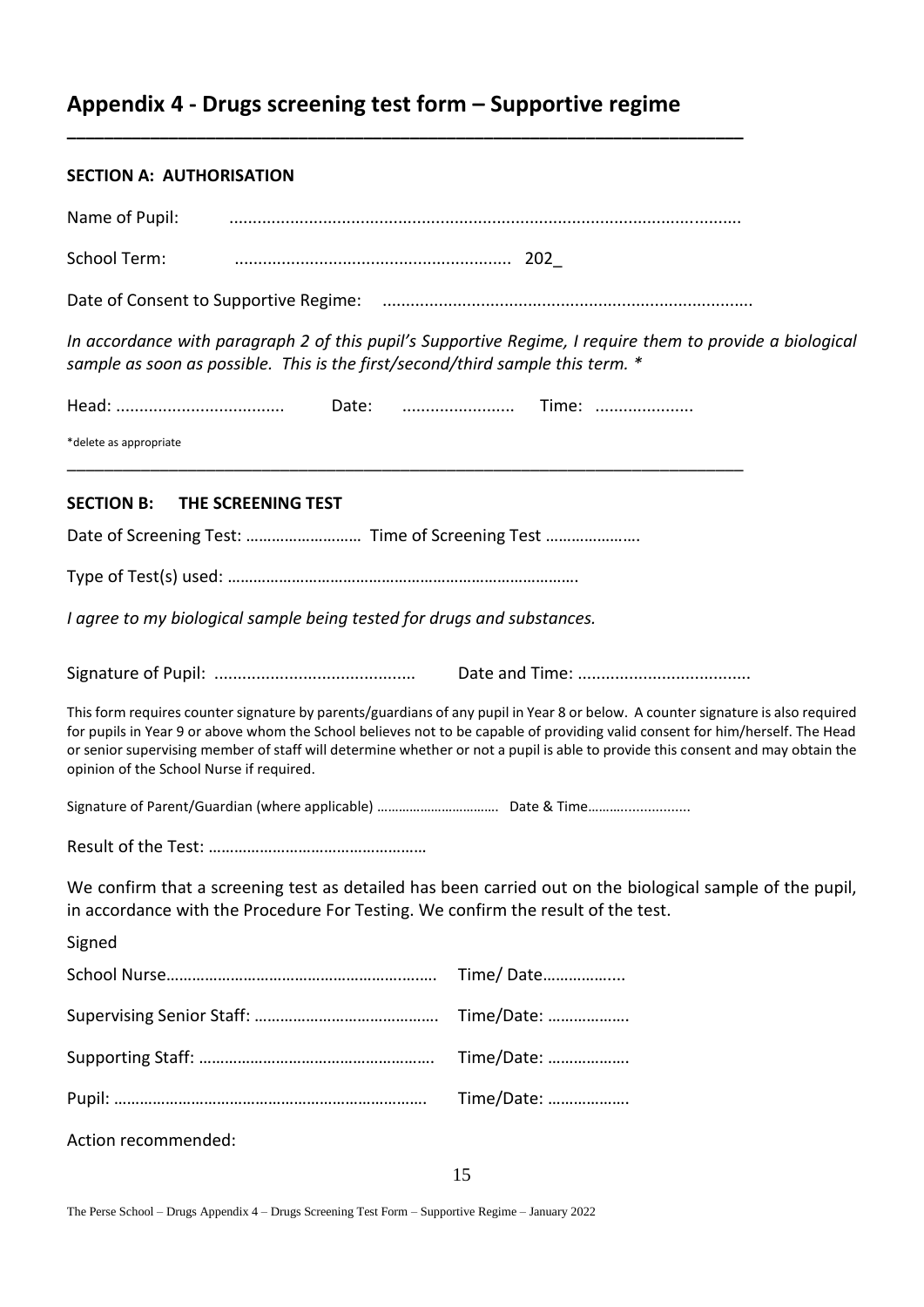# **Appendix 4 - Drugs screening test form – Supportive regime**

## **SECTION C: THE BIOLOGICAL SAMPLE**

Date of Sample: ...................................... Time Sample Provided: .............................

**\_\_\_\_\_\_\_\_\_\_\_\_\_\_\_\_\_\_\_\_\_\_\_\_\_\_\_\_\_\_\_\_\_\_\_\_\_\_\_\_\_\_\_\_\_\_\_\_\_\_\_\_\_\_\_\_\_\_\_\_\_\_\_\_\_\_\_\_\_\_\_\_\_**

Temperature of Sample (urine only): .................................

*We confirm that a biological sample has been taken from the pupil as above, in accordance with the Procedure For Testing*

Representative of Newnham Walk Medical Practice*…………………………………………*

Perse Senior Staff: ..................................... Supporting Staff: .............................................

(or) School Nurse ……………………………….

*I agree to my biological sample being tested for drugs and substances.*

Signature of Pupil: ........................................... Date and Time: .....................................

This form requires counter signature by parents/guardians of any pupil in Year 8 or below. A counter signature is also required for pupils in Year 9 or above whom the School believes not to be capable of providing valid consent for him/herself. The Head or senior supervising member of staff will determine whether or not a pupil is able to provide this consent and may obtain the opinion of the School Nurse if required.

Signature of Parent/Guardian (where applicable) ………………………………… Date & Time……………………

(To be added on receipt of test result)

Result of Test:

Action recommended: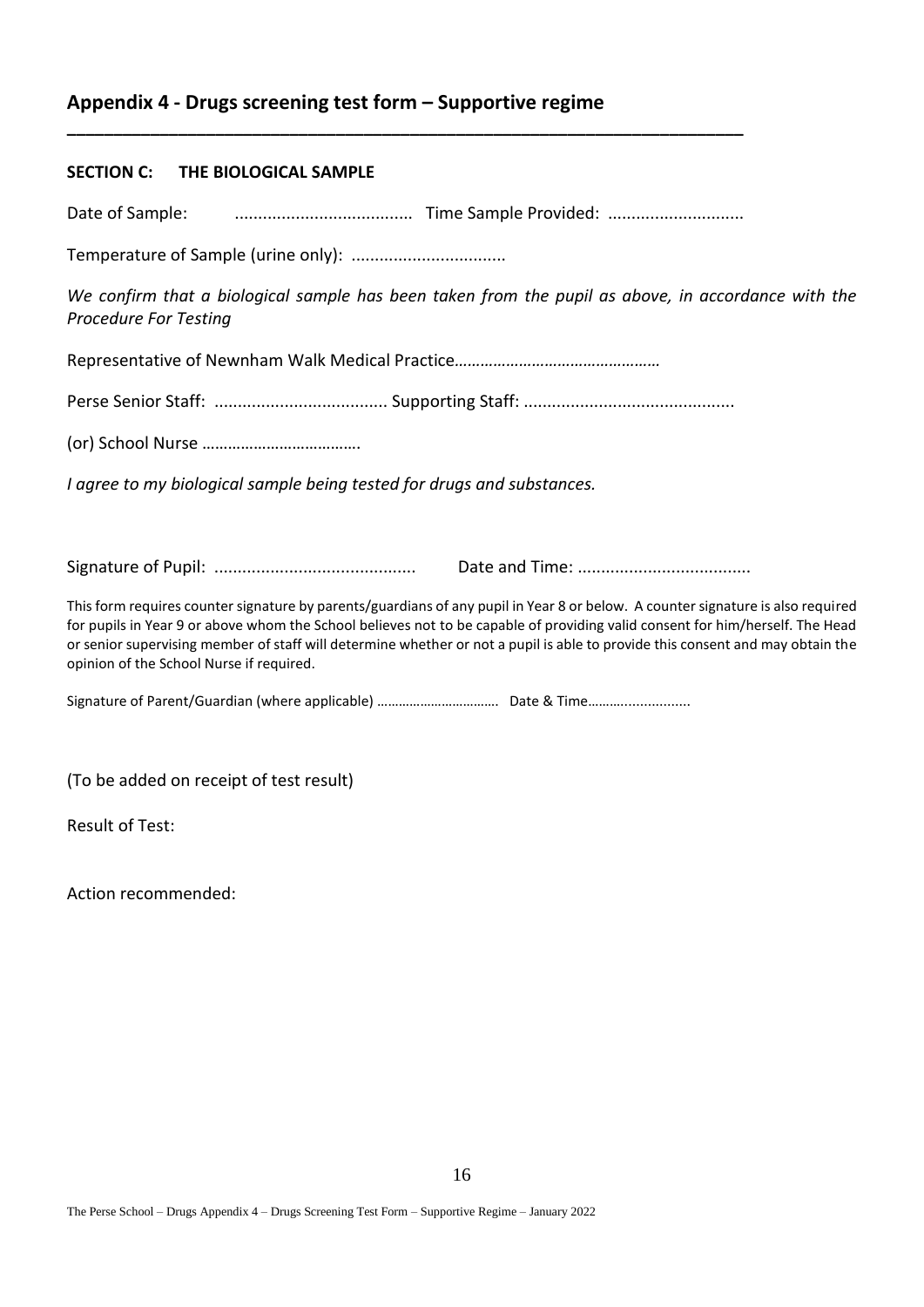# <span id="page-18-0"></span>**Appendix 5 - Consent to drugs testing - Supportive regime**

Full Name of Pupil: ..............................................................................................

**\_\_\_\_\_\_\_\_\_\_\_\_\_\_\_\_\_\_\_\_\_\_\_\_\_\_\_\_\_\_\_\_\_\_\_\_\_\_\_\_\_\_\_\_\_\_\_\_\_\_\_\_\_\_\_\_\_\_\_\_\_\_\_\_\_\_\_\_\_\_\_\_\_**

Pupil's Date of Birth: ......................................Age Now: ......................................

**I/WE** the persons having parental responsibility for the above-named pupil have been informed that School has deemed that the pupil has breached the school's Drugs Policy, viz ...................................................................................................................................................................

.........................................................................................................................

**I/WE** and the pupil recognise that this action (detailed above) is a serious breach of school discipline which entitles the Head to Permanently Exclude or to require Removal of the pupil from the School.

**The** Head has, in this instance only and as an alternative to Permanent Exclusion / Removal offered the pupil a supportive testing regime for a period of 12 months from today which I/we and the pupil wish to accept. In this consent form, "sample" means a biological sample as defined in paragrap[h 3](#page-3-0) of the School's *Anti-Drugs and Substances Policy* provided by the pupil and taken in accordance with the School's **Procedure for Testing – Supportive Regime**

**I/WE** understand that the regime will be conducted in the following manner:

- 1. The Head, or one of his Deputies acting with the Head's authority, may require the pupil on up to three occasions during a school term without prior notice and at any time to attend to provide a sample for testing.
- 2. It will *not* be a pre-condition of a requirement to provide a sample that the Head or any member of staff has formed a suspicion of the pupil being in possession of or having recently used a drug or substance.
- 3. The existence of this regime together with any requirement for a sample to be given, the taking of the sample and the communication of results shall be treated as confidential information within a circle of confidentiality that includes the Head, his Deputies, the School Nurse, the pupil's Head of Section and Tutor/Form Teacher and any other members of staff from whom the information cannot in practical terms be withheld. The School cannot, however accept responsibility (unless negligent) if such information becomes more widely known among other members of staff or pupils.
- 4. Every sample will be given, and tested in accordance with the School's *Anti-Drugs and Substances Policy*, with which parents/guardians will have been issued before signing this consent. There will be no reference to tests for drugs or substances on the permanent medical record of the pupil.
- 5. The School does not undertake to require samples to be given three times per term or at all.